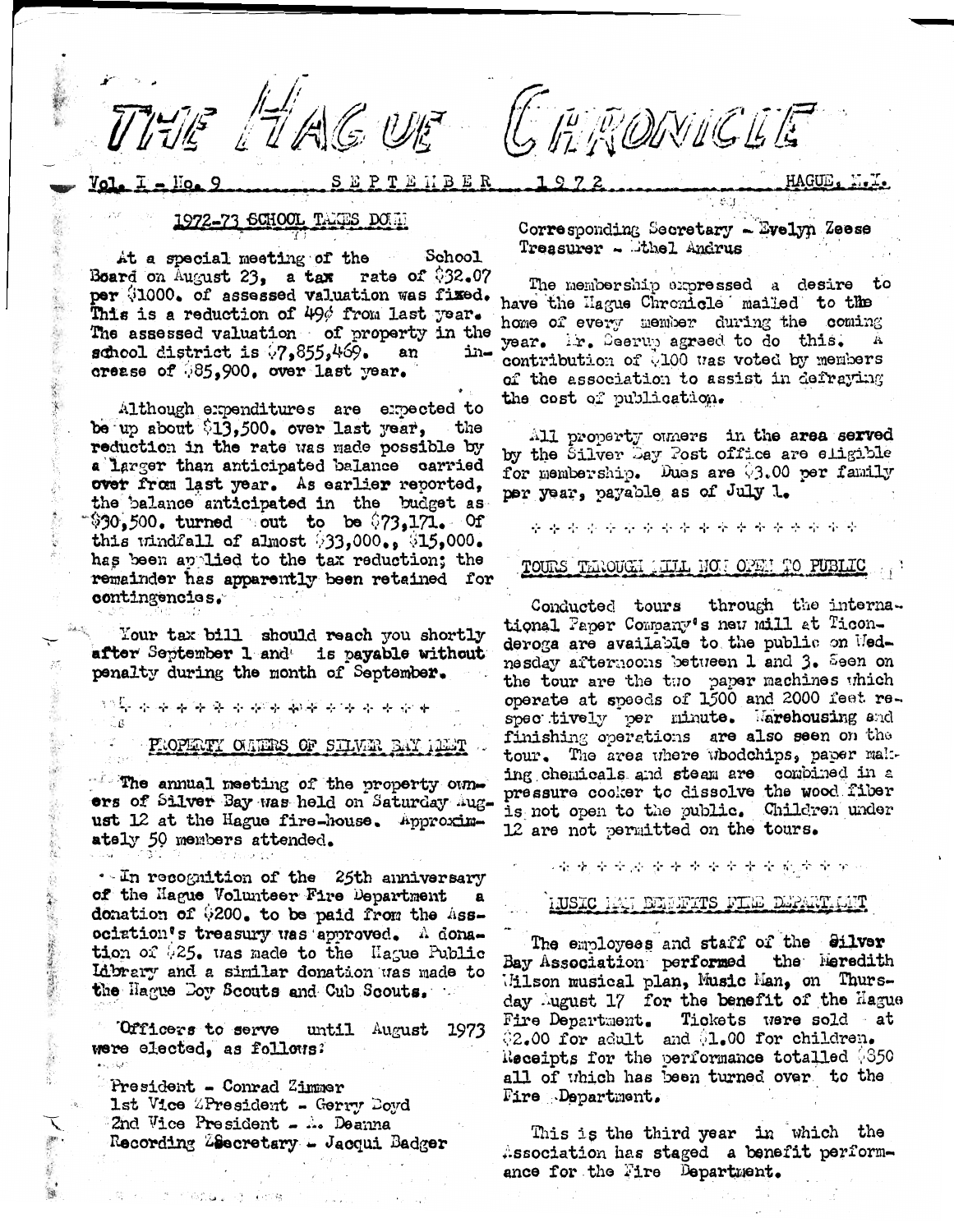THE HAGUE CHRONICLE is edited and published monthly by Emil Seerup, Dox 2504 Silver Bay, New York 12874. It is mailed free of charge to all residents of the Town of Hague. It is supported financially by civic minded citizens and local civic organizations. **News** items and anxouncements of general interost to the people of Hague are sol-.icited.

### SUPERVISOR SILTH HARRIES

Town Supervises, Thomas F. Smith was married on August 19th to liss Edith Shattuck at the Church of the Blessed Sacrement in Hague. Following the wedding service, the comple entertained members of their famili : and friends at luncheon at the Open Hearth Steak House in Silver Bay. Later the couple left on a two-week honeymoon trip.

The bride, a native of Putnam, has been living : New York City where she was employed : Stouffers. Ir. Smith retired as principle. of the Hague Central School several . es ago and was elected town superviso ast Hovember. The couple will make the ome in Hague.

化卡卡卡卡卡卡卡卡卡卡卡卡卡卡卡卡

#### SCHOOL BOARD ILETTIIG

The regular monthly meeting of the School. Board was held on August 14th with all members present except Ralph lichee.

The Board approved the appointment of David DeFranco as science teacher. Mr. De-Franco received his B.S. in Science from the State University at Plattsburgh. Previously he had graduated from Smithtown Long Island Highschool. For the past two years he has taught in the Brentwood Long Island ublic Schools. He is married and will make his home in Hague.

ith the removal of the Fortune family to Ogdensburg, New York where the Rev. Fortune will serve the lethodist Church as pastor, irs. Fortune tendered her resignation as the second grade teacher. lirs. Lois Strumm was appointed to fill the vacancy. Frs. Strumm has taught in the Hague Central School part-time for a number of years. She received her B.S. in Education

from Houghton College.

We incorrectly reported last month that irs. Hacaulay had been appointed part-time science teacher. Actually she will be thei part-time language teacher. She receiver her B.S. in French from Hercyhurst Colleg-Οf and also studied at the university Fribourg in Switzerland and at Hoffstra Uni versity in Heu Tork. She has taught French for several years in Horth Babylon, Long nacaulay and Island public schools. Irs. and her husband are the otmers of the Open Hearth Steak House on Route 9. in Silver  $\Box$ av.

Also added to the teaching staff is irs. liary Kays who will be the school guidance counsellor two days each week and lirs. Donna Haanen who will be speech therapist. They have been made available to Hague through the Board of Co-operative Educational Services.

The gymnasium floor which was installed last winter was determined to be defective. It has now been ripped out by the contractor and a new floor is being laid. Hopefully it can be sanded and finished before school re-opens.

The carpeting which was installed last year in the new open-classroom has also turned out to be defective. It is being replaced by the contractor. In the same room the custodians have installed new accoustical ceilings - also in the kindergarten and first grade room.

The Board approved a proposal to have the school roof repaired at a cost of  $\sqrt{2075}$ . The work will consist of installing neu flashing throughout which should make the roof water-tight for many years to come.

The Board considered proposals (1)to lower existing drain from school building to cathbasin in order to eliminate danger from flooding;  $(2)$  turn trailer around 90 degrees from its present location so that it irill parallel east side of school; and (3) construct an eight foot walk from exit оf school at northeast corner to front of school Osidewalk will be between trailer ad school). Proposal Tumber 1 was approved and the remaining proposalslwere tabled pending completion of proposal 1. The trailer is being used as library and teacher's room.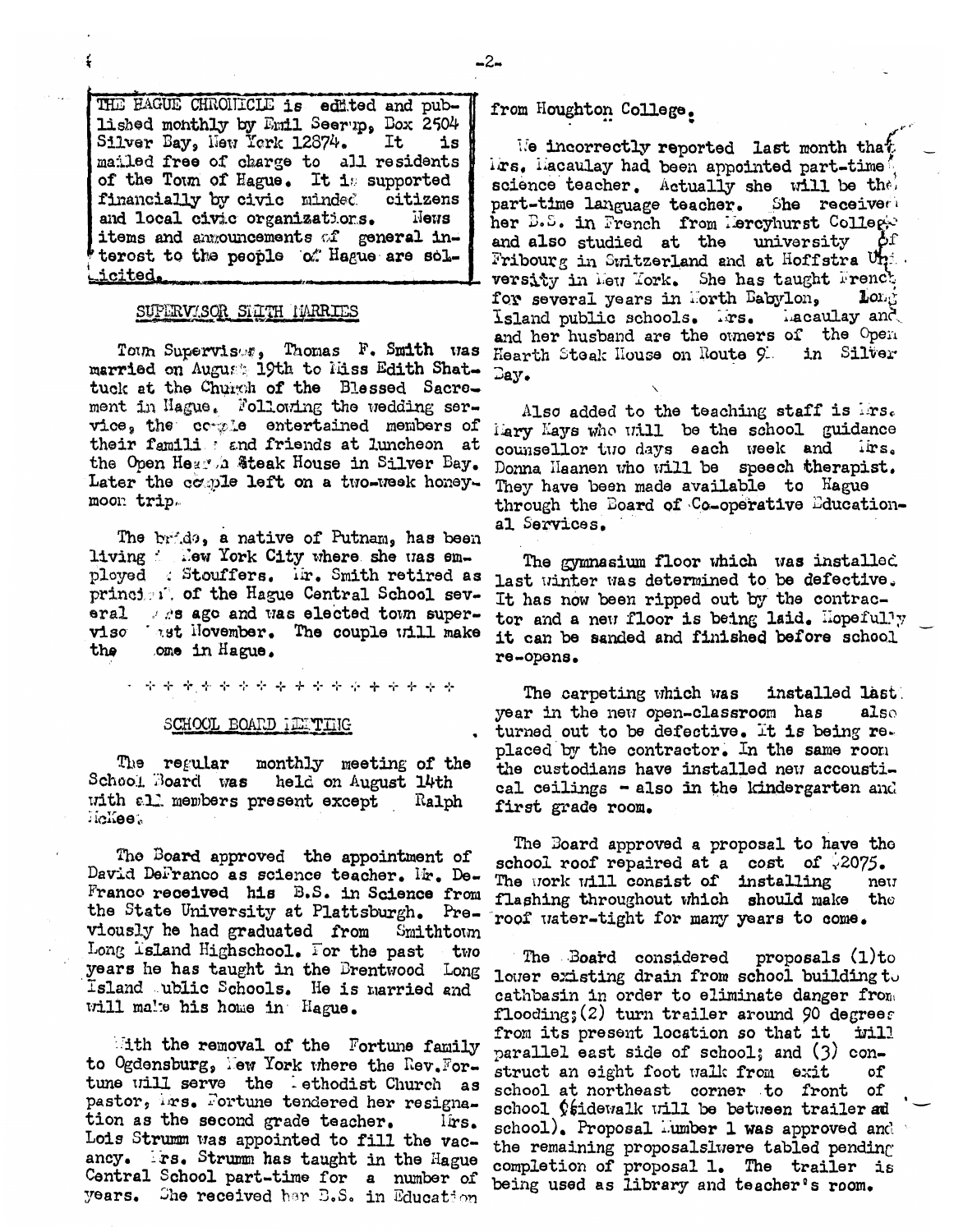# The library is now open.

线盘

 $\mathcal{S}_{\mathbf{S}_{\mathcal{F}}}$ 

美味

巖

 $3 - 25$ 

X.

 $\mathcal{R}^{\mathcal{C}}$  .

죽.

 $\mathcal{E}^{(2)}$ 

藤

 $\frac{1}{2}$ 

The next meeting of the Board will be on September 11.

#### TOUI BOARD INCITING

المؤمن وتواريخها المؤمن وتواريخها المؤمن وتواريخها المؤمن وتواريخها أوتواريخها المؤمن وتواريخها المؤمن أفؤه

The regular monthly meeting of the Town Board was held on August 8 with all members present.

After consultation with the chairman of the Board of Assessors, the supervisor suggested that consideration be given to the property tax exemption for the aged which is permitted by state law. llo action was taken but the supervisor stated that the matter would be acted upon before the assessment rolls for 1973 are prepared.

The supervisor advised that a meeting will be held with the Adirondack Park Agen= traffic tickets. cy concerning the development of the  $\Lambda$ gen= cy's recommendation for the use of private lands in the Adirondack Park area. He also stated that to the extent local governments have adopted ordinances affecting the use of private lands, the Park Agency will probably take no action. This implies that the two areas in Silver Bay already zoned by town ordinances for residential purposes only, will not be affected by any action which the Agency may take.

ir. latthews, president of the Sabbath mission from the owner. Day Point Association, was present and pleaded the case for improved roads in the Sabba th Day area. He was advised that when tember 12. a determination has been made either by survey or otherwise as to exactly where the beach road should be, preliminary work will be undertaken with the expectation that in 1973 the road would be black-topped and that meanwhile some repairs would be made to other Sabbath Day roads.

The Board authorized the appointment of 'A. Reale of Ticonderoga to do the resurfacing of parts of the Silver Bay, Decker Hill and Dodd Hill Roads at a cost იf  $$5355.00$ . The work will commence on Sep= tember 5 and will take about three days to complete. The Board was ef the opinion that it would be less expensive to have Reale do the job than to attempt to do the work with equipment rented from the County. Further ore there is no assurance that the county requipment would be available until the middle of September or possibly even later.

Overlooked in last month's reour port was the appointment of Herbert Belknap to the post of Sanitary inspector. He is also constable and has the additional duty of ordinance enforcement officer.

By Board resolution a petty cash fund of  $950.$  was established.

The Board authorized the use of the town hall for the Youth Commission on two evenings a week during the fall and winter months. The commission will provide tables and equipment for playing pool and pingpong.

The police committee reported that the summer policemen had issued some 12 to 14 The towns car was involved in a minor accident. Repairs will be taken care of by insurance.

The supervisor reported that the county is embarking on a project having as its goal the removal of junk cars from the landscape. The county proposes to contract for removal of the cars by a contractor who will crush them and take them away. This the will be done with the permission of otmer except that cars abandoned for 30 days or more will be collected without per-

The next meeting will be held on Sep=

\* \* \* \* \* \* \* \* \* \* \* \* \* \* \* \* \* \* \*

## BOIID ISSUE FACT DOOK HOW AVAILABLE

This November every New York State voter will have an opportunity to vote for or against the Environmental Quality Bond issue. To assist voters in understanding the major provisions so they can make an intelligent decision, the Department of  $\texttt{En}$ . vironmental Conservation has prepared a 60 page booklet which can be obtained upon request by uriting: "Fact Book", Department of Envirgmental Conservation, 50 Molf Road Albany, New York 12201. The booklet covers such topics as: